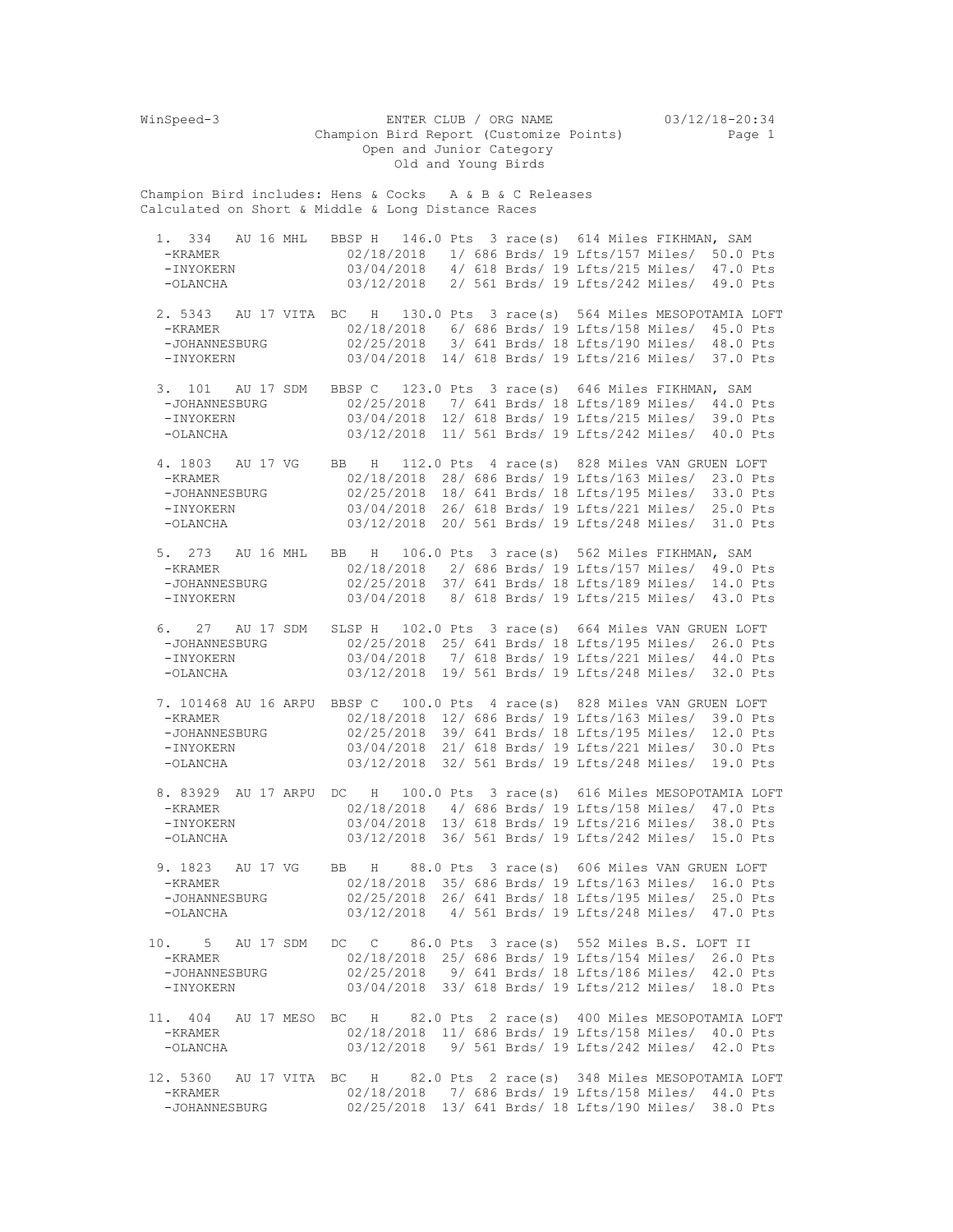13. 771 AU 16 VG BB H 81.0 Pts 3 race(s) 606 Miles VAN GRUEN LOFT CHAMPION BIRD REPORT(WinSpeed - 3) page 2 -KRAMER 02/18/2018 44/ 686 Brds/ 19 Lfts/163 Miles/ 7.0 Pts -JOHANNESBURG 02/25/2018 23/ 641 Brds/ 18 Lfts/195 Miles/ 28.0 Pts -OLANCHA 03/12/2018 5/ 561 Brds/ 19 Lfts/248 Miles/ 46.0 Pts 14. 101469 AU 16 ARPU BBWF C 81.0 Pts 3 race(s) 580 Miles VAN GRUEN LOFT -KRAMER 02/18/2018 13/ 686 Brds/ 19 Lfts/163 Miles/ 38.0 Pts 02/25/2018 32/ 641 Brds/ 18 Lfts/195 Miles/ 19.0 Pts -INYOKERN 03/04/2018 27/ 618 Brds/ 19 Lfts/221 Miles/ 24.0 Pts 15. 163 AU 16 SDM BB C 80.0 Pts 3 race(s) 646 Miles FIKHMAN, SAM -JOHANNESBURG 02/25/2018 17/ 641 Brds/ 18 Lfts/189 Miles/ 34.0 Pts -INYOKERN 03/04/2018 11/ 618 Brds/ 19 Lfts/215 Miles/ 40.0 Pts -OLANCHA 03/12/2018 45/ 561 Brds/ 19 Lfts/242 Miles/ 6.0 Pts 16. 323 AU 17 MHL SIL H 79.0 Pts 3 race(s) 588 Miles FIKHMAN, SAM -KRAMER 02/18/2018 10/ 686 Brds/ 19 Lfts/157 Miles/ 41.0 Pts -JOHANNESBURG 02/25/2018 16/ 641 Brds/ 18 Lfts/189 Miles/ 35.0 Pts -OLANCHA 03/12/2018 48/ 561 Brds/ 19 Lfts/242 Miles/ 3.0 Pts 17. 40701 AU 17 AA BB C 74.0 Pts 2 race(s) 406 Miles MESOPOTAMIA LOFT 02/25/2018 5/ 641 Brds/ 18 Lfts/190 Miles/ 46.0 Pts -INYOKERN 03/04/2018 23/ 618 Brds/ 19 Lfts/216 Miles/ 28.0 Pts 18. 18 AU 17 SBRP DCWF H 69.0 Pts 2 race(s) 382 Miles TRIPLE CROWN CLASSIC -KRAMER 02/18/2018 15/ 686 Brds/ 19 Lfts/162 Miles/ 36.0 Pts 03/04/2018 18/ 618 Brds/ 19 Lfts/220 Miles/ 33.0 Pts 19. 103251 AU 16 ARPU BB C 69.0 Pts 3 race(s) 590 Miles MESOPOTAMIA LOFT -KRAMER 02/18/2018 38/ 686 Brds/ 19 Lfts/158 Miles/ 13.0 Pts -JOHANNESBURG 02/25/2018 2/ 641 Brds/ 18 Lfts/190 Miles/ 49.0 Pts 03/12/2018 44/ 561 Brds/ 19 Lfts/242 Miles/ 7.0 Pts 20. 7049 AU 17 PNWC BB H 69.0 Pts 3 race(s) 603 Miles TRIPLE CROWN CLASSIC<br>-KRAMER -KRAMER 02/18/2018 43/ 686 Brds/ 19 Lfts/162 Miles/ 8.0 Pts -JOHANNESBURG 02/25/2018 19/ 641 Brds/ 18 Lfts/194 Miles/ 32.0 Pts 03/12/2018 22/ 561 Brds/ 19 Lfts/247 Miles/ 29.0 Pts 21. 17148 AU 17 APC BB H 65.0 Pts 2 race(s) 409 Miles TRIPLE CROWN CLASSIC 02/18/2018 14/ 686 Brds/ 19 Lfts/162 Miles/ 37.0 Pts -OLANCHA 03/12/2018 23/ 561 Brds/ 19 Lfts/247 Miles/ 28.0 Pts 22. 343 AU 16 MHL BB H 61.0 Pts 3 race(s) 646 Miles FIKHMAN, SAM -JOHANNESBURG 02/25/2018 36/ 641 Brds/ 18 Lfts/189 Miles/ 15.0 Pts -INYOKERN 03/04/2018 43/ 618 Brds/ 19 Lfts/215 Miles/ 8.0 Pts -OLANCHA 03/12/2018 13/ 561 Brds/ 19 Lfts/242 Miles/ 38.0 Pts 23. 716 AU 16 VG BB H 61.0 Pts 2 race(s) 443 Miles VAN GRUEN LOFT -JOHANNESBURG 02/25/2018 35/ 641 Brds/ 18 Lfts/195 Miles/ 16.0 Pts -OLANCHA 03/12/2018 6/ 561 Brds/ 19 Lfts/248 Miles/ 45.0 Pts 24. 1849 AU 17 VG BCSP C 58.0 Pts 2 race(s) 416 Miles VAN GRUEN LOFT -JOHANNESBURG 02/25/2018 20/ 641 Brds/ 18 Lfts/195 Miles/ 31.0 Pts 03/04/2018 24/ 618 Brds/ 19 Lfts/221 Miles/ 27.0 Pts 25. 5338 AU 17 VITA BB H 58.0 Pts 2 race(s) 348 Miles MESOPOTAMIA LOFT -KRAMER 02/18/2018 36/ 686 Brds/ 19 Lfts/158 Miles/ 15.0 Pts -JOHANNESBURG 02/25/2018 8/ 641 Brds/ 18 Lfts/190 Miles/ 43.0 Pts 26. 13 AU 17 SDM SIL H 56.0 Pts 2 race(s) 469 Miles VAN GRUEN LOFT -INYOKERN 03/04/2018 28/ 618 Brds/ 19 Lfts/221 Miles/ 23.0 Pts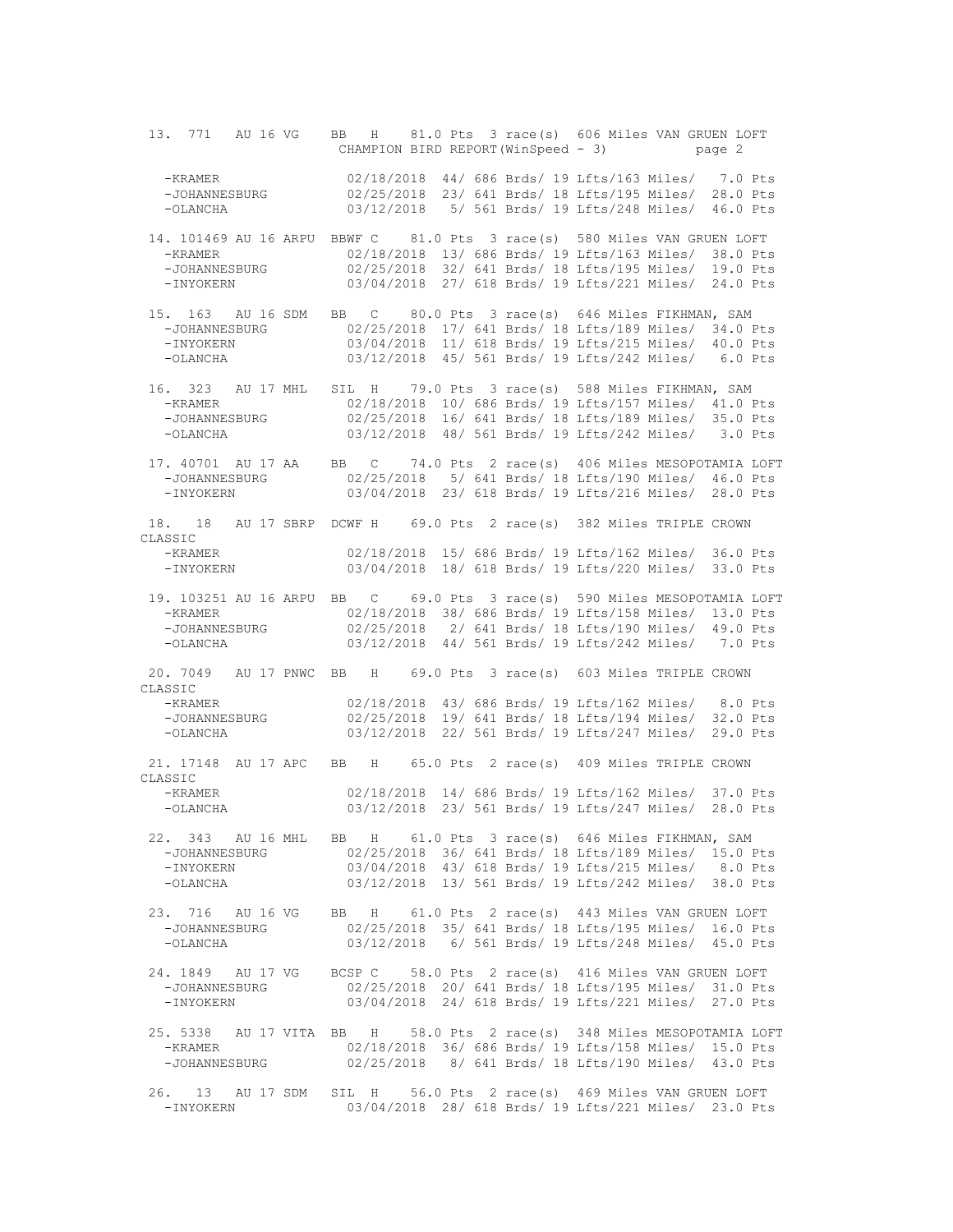-OLANCHA 03/12/2018 18/ 561 Brds/ 19 Lfts/248 Miles/ 33.0 Pts 27. 1755 AU 17 VG BB H 56.0 Pts 2 race(s) 384 Miles VAN GRUEN LOFT -KRAMER 02/18/2018 17/ 686 Brds/ 19 Lfts/163 Miles/ 34.0 Pts -INYOKERN 03/04/2018 29/ 618 Brds/ 19 Lfts/221 Miles/ 22.0 Pts CHAMPION BIRD REPORT(WinSpeed - 3) page 3 28. 440 AU 17 MHL BB H 53.0 Pts 2 race(s) 404 Miles FIKHMAN, SAM 02/25/2018 40/ 641 Brds/ 18 Lfts/189 Miles/ 11.0 Pts -INYOKERN 03/04/2018 9/ 618 Brds/ 19 Lfts/215 Miles/ 42.0 Pts 29. 1777 AU 17 VG BCSP H 51.0 Pts 2 race(s) 358 Miles VAN GRUEN LOFT -KRAMER 02/18/2018 30/ 686 Brds/ 19 Lfts/163 Miles/ 21.0 Pts -JOHANNESBURG 02/25/2018 21/ 641 Brds/ 18 Lfts/195 Miles/ 30.0 Pts 30. 428 AU 17 MHL BC H 50.0 Pts 1 race(s) 242 Miles FIKHMAN, SAM 03/12/2018 1/ 561 Brds/ 19 Lfts/242 Miles/ 50.0 Pts 31. 455 AU 17 MHL BCWF H 50.0 Pts 1 race(s) 215 Miles FIKHMAN, SAM 03/04/2018 1/ 618 Brds/ 19 Lfts/215 Miles/ 50.0 Pts 32. 37967 AU 16 JEDD BCWF H 50.0 Pts 1 race(s) 191 Miles MILESTONE LOFT 02/25/2018 1/ 641 Brds/ 18 Lfts/191 Miles/ 50.0 Pts 33. 7616 AU 17 NYKA BLK H 49.0 Pts 1 race(s) 215 Miles FIKHMAN, SAM -INYOKERN 03/04/2018 2/ 618 Brds/ 19 Lfts/215 Miles/ 49.0 Pts 34. 118 AU 17 SDM BC C 48.0 Pts 1 race(s) 242 Miles FIKHMAN, SAM -OLANCHA 03/12/2018 3/ 561 Brds/ 19 Lfts/242 Miles/ 48.0 Pts 35. 40682 AU 17 AA BB H 48.0 Pts 1 race(s) 158 Miles MESOPOTAMIA LOFT -KRAMER 02/18/2018 3/ 686 Brds/ 19 Lfts/158 Miles/ 48.0 Pts 36. 5234 AU 15 HP BBWF H 48.0 Pts 1 race(s) 215 Miles FIKHMAN, SAM -INYOKERN 03/04/2018 3/ 618 Brds/ 19 Lfts/215 Miles/ 48.0 Pts 37. 223 AU 16 MHL BC H 47.0 Pts 2 race(s) 347 Miles FIKHMAN, SAM -KRAMER 02/18/2018 40/ 686 Brds/ 19 Lfts/157 Miles/ 11.0 Pts 02/25/2018 15/ 641 Brds/ 18 Lfts/189 Miles/ 36.0 Pts 38. 83937 AU 17 ARPU DC H 47.0 Pts 1 race(s) 190 Miles MESOPOTAMIA LOFT -JOHANNESBURG 02/25/2018 4/ 641 Brds/ 18 Lfts/190 Miles/ 47.0 Pts 39. 83 AU 16 COR BC C 46.0 Pts 1 race(s) 212 Miles SJ LOFT 03/04/2018 5/ 618 Brds/ 19 Lfts/212 Miles/ 46.0 Pts 40. 245 AU 16 MHL BB C 46.0 Pts 1 race(s) 157 Miles FIKHMAN, SAM 02/18/2018 5/ 686 Brds/ 19 Lfts/157 Miles/ 46.0 Pts 41. 243 AU 17 SDM BB H 45.0 Pts 1 race(s) 190 Miles MESOPOTAMIA LOFT 02/25/2018 6/ 641 Brds/ 18 Lfts/190 Miles/ 45.0 Pts 42. 860 AU 17 SD BKWF H 45.0 Pts 1 race(s) 212 Miles B.S. LOFT II -INYOKERN 03/04/2018 6/ 618 Brds/ 19 Lfts/212 Miles/ 45.0 Pts 43. 305 AU 17 MHL BBSP H 44.0 Pts 2 race(s) 404 Miles FIKHMAN, SAM -JOHANNESBURG 02/25/2018 38/ 641 Brds/ 18 Lfts/189 Miles/ 13.0 Pts 03/04/2018 20/ 618 Brds/ 19 Lfts/215 Miles/ 31.0 Pts 44. 83939 AU 17 ARPU BB C 44.0 Pts 1 race(s) 242 Miles MESOPOTAMIA LOFT -OLANCHA 03/12/2018 7/ 561 Brds/ 19 Lfts/242 Miles/ 44.0 Pts 45. 346 AU 17 MESO BB C 43.0 Pts 1 race(s) 158 Miles MESOPOTAMIA LOFT 02/18/2018 8/ 686 Brds/ 19 Lfts/158 Miles/ 43.0 Pts 46. 466 AU 17 MHL BC C 43.0 Pts 2 race(s) 457 Miles FIKHMAN, SAM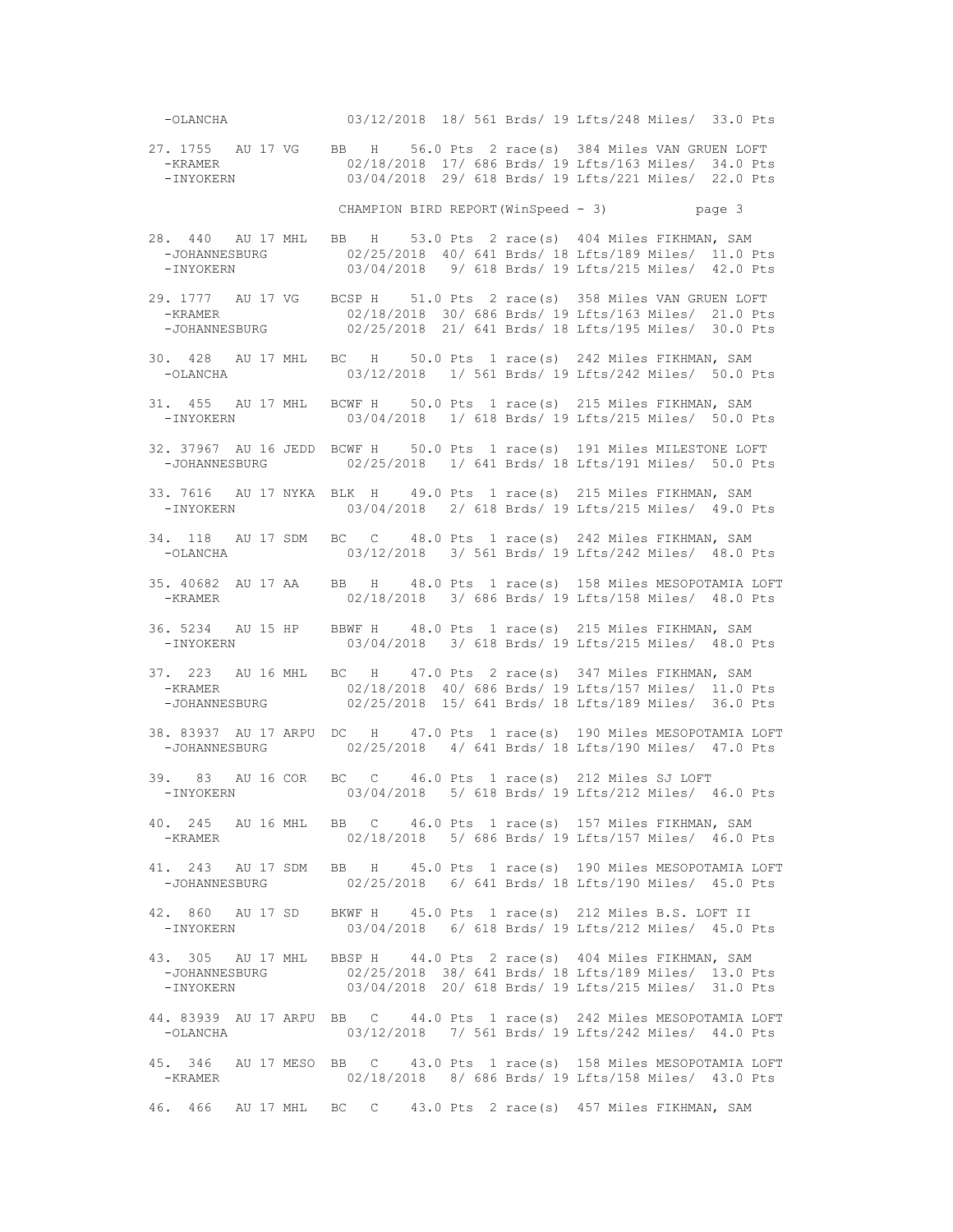-INYOKERN 03/04/2018 49/ 618 Brds/ 19 Lfts/215 Miles/ 2.0 Pts -OLANCHA 03/12/2018 10/ 561 Brds/ 19 Lfts/242 Miles/ 41.0 Pts 47. 664 AU 16 VG BC H 43.0 Pts 2 race(s) 358 Miles VAN GRUEN LOFT -KRAMER 02/18/2018 31/ 686 Brds/ 19 Lfts/163 Miles/ 20.0 Pts -JOHANNESBURG 02/25/2018 28/ 641 Brds/ 18 Lfts/195 Miles/ 23.0 Pts CHAMPION BIRD REPORT(WinSpeed - 3) page 4 48. 83914 AU 17 ARPU BB H 43.0 Pts 1 race(s) 242 Miles MESOPOTAMIA LOFT -OLANCHA 03/12/2018 8/ 561 Brds/ 19 Lfts/242 Miles/ 43.0 Pts 49. 105 AU 17 SDM BB H 42.0 Pts 2 race(s) 373 Miles FIKHMAN, SAM -KRAMER 02/18/2018 50/ 686 Brds/ 19 Lfts/157 Miles/ 1.0 Pts -INYOKERN 03/04/2018 10/ 618 Brds/ 19 Lfts/215 Miles/ 41.0 Pts 50. 286 AU 16 MESO DC H 42.0 Pts 1 race(s) 158 Miles MESOPOTAMIA LOFT<br>-KRAMER 02/18/2018 9/686 Brds/19 Lfts/158 Miles/ 42.0 Pts 02/18/2018 9/ 686 Brds/ 19 Lfts/158 Miles/ 42.0 Pts 51. 1150 AU 16 SD BC H 42.0 Pts 2 race(s) 375 Miles KURD LOFT -KRAMER 02/18/2018 22/ 686 Brds/ 19 Lfts/158 Miles/ 29.0 Pts -INYOKERN 03/04/2018 38/ 618 Brds/ 19 Lfts/216 Miles/ 13.0 Pts 52. 83907 AU 17 ARPU BB H 41.0 Pts 1 race(s) 190 Miles MESOPOTAMIA LOFT -JOHANNESBURG 02/25/2018 10/ 641 Brds/ 18 Lfts/190 Miles/ 41.0 Pts 53. 321 AU 17 MHL BB H 40.0 Pts 2 race(s) 457 Miles FIKHMAN, SAM<br>-INYOKERN 03/04/2018 47/ 618 Brds/ 19 Lfts/215 Miles/ 4.0 E -INYOKERN 03/04/2018 47/ 618 Brds/ 19 Lfts/215 Miles/ 4.0 Pts 03/12/2018 15/ 561 Brds/ 19 Lfts/242 Miles/ 36.0 Pts 54. 83927 AU 17 ARPU BB C 40.0 Pts 1 race(s) 190 Miles MESOPOTAMIA LOFT -JOHANNESBURG 02/25/2018 11/ 641 Brds/ 18 Lfts/190 Miles/ 40.0 Pts 55. 390 AU 17 SD BB H 39.0 Pts 1 race(s) 242 Miles FIKHMAN, SAM<br>-OLANCHA 03/12/2018 12/ 561 Brds/ 19 Lfts/242 Miles/ 39.0 E 03/12/2018 12/ 561 Brds/ 19 Lfts/242 Miles/ 39.0 Pts 56. 5344 AU 17 VITA BB H 39.0 Pts 1 race(s) 190 Miles MESOPOTAMIA LOFT 02/25/2018 12/ 641 Brds/ 18 Lfts/190 Miles/ 39.0 Pts 57. 5789 AU 16 AA BC H 38.0 Pts 3 race(s) 603 Miles TRIPLE CROWN CLASSIC<br>-KRAMER -KRAMER 02/18/2018 42/ 686 Brds/ 19 Lfts/162 Miles/ 9.0 Pts -JOHANNESBURG 02/25/2018 47/ 641 Brds/ 18 Lfts/194 Miles/ 4.0 Pts -OLANCHA 03/12/2018 26/ 561 Brds/ 19 Lfts/247 Miles/ 25.0 Pts 58. 125 AU 16 SD DC C 37.0 Pts 2 race(s) 460 Miles KURD LOFT -INYOKERN 03/04/2018 40/ 618 Brds/ 19 Lfts/216 Miles/ 11.0 Pts 03/12/2018 25/ 561 Brds/ 19 Lfts/244 Miles/ 26.0 Pts 59. 315 AU 17 MHL BBWF H 37.0 Pts 1 race(s) 242 Miles FIKHMAN, SAM -OLANCHA 03/12/2018 14/ 561 Brds/ 19 Lfts/242 Miles/ 37.0 Pts 60. 833 AU 17 SD BB H 37.0 Pts 1 race(s) 186 Miles B.S. LOFT II 02/25/2018 14/ 641 Brds/ 18 Lfts/186 Miles/ 37.0 Pts 61. 36501 AU 15 AA BC C 36.0 Pts 1 race(s) 216 Miles MESOPOTAMIA LOFT -INYOKERN 03/04/2018 15/ 618 Brds/ 19 Lfts/216 Miles/ 36.0 Pts 62. 1206 AU 15 SD SIL C 35.0 Pts 1 race(s) 248 Miles VAN GRUEN LOFT 03/12/2018 16/ 561 Brds/ 19 Lfts/248 Miles/ 35.0 Pts 63. 1730 AU 17 VG RED C 35.0 Pts 1 race(s) 163 Miles VAN GRUEN LOFT -KRAMER 02/18/2018 16/ 686 Brds/ 19 Lfts/163 Miles/ 35.0 Pts 64. 3591 AU 16 VITA BB H 35.0 Pts 1 race(s) 216 Miles MESOPOTAMIA LOFT 03/04/2018 16/ 618 Brds/ 19 Lfts/216 Miles/ 35.0 Pts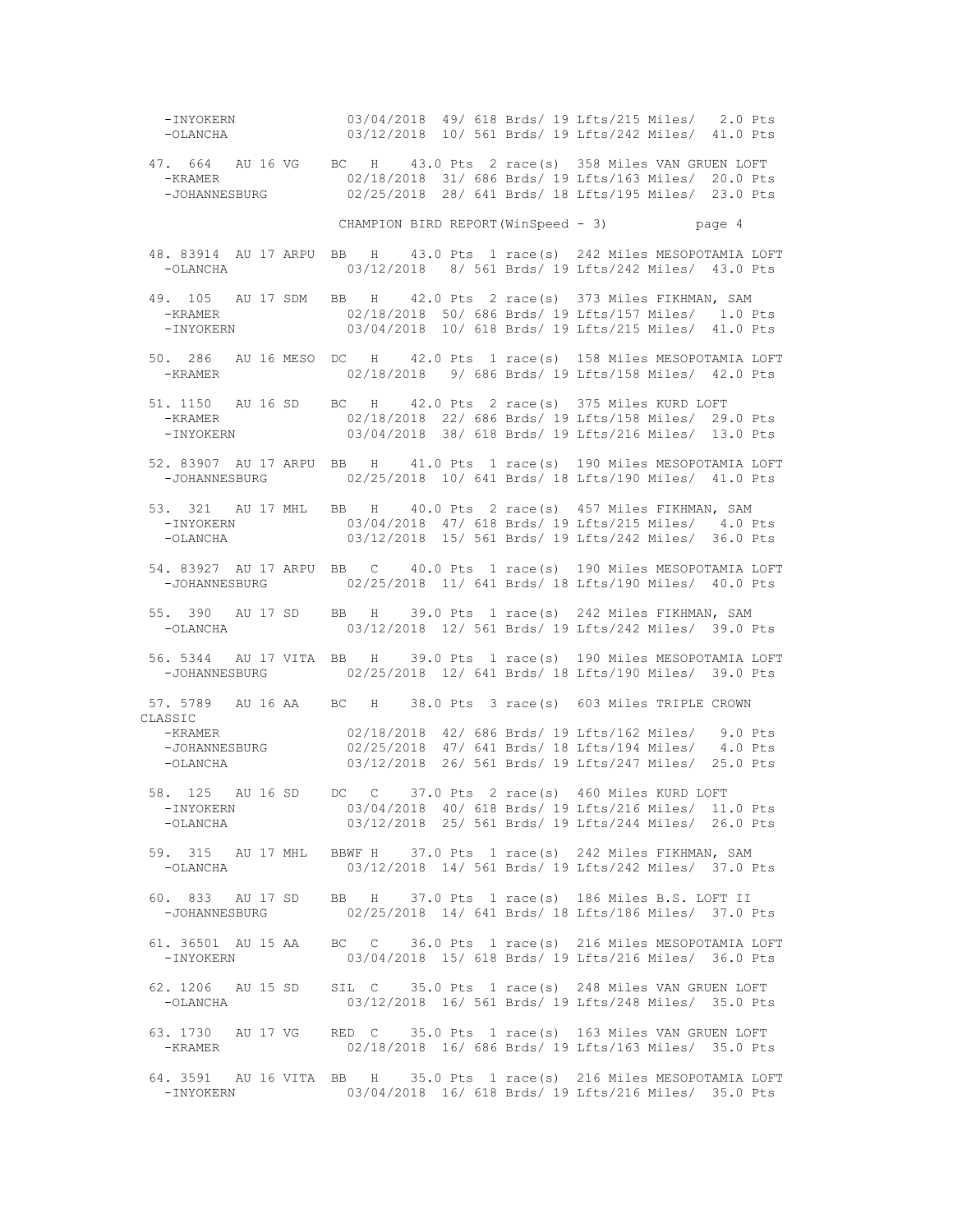65. 26 AU 17 COR BB C 34.0 Pts 2 race(s) 471 Miles SKY CHARGERS -INYOKERN 03/04/2018 31/ 618 Brds/ 19 Lfts/222 Miles/ 20.0 Pts 03/12/2018 37/ 561 Brds/ 19 Lfts/249 Miles/ 14.0 Pts 66. 199 AU 17 SDM BB C 34.0 Pts 1 race(s) 221 Miles VAN GRUEN LOFT -INYOKERN 03/04/2018 17/ 618 Brds/ 19 Lfts/221 Miles/ 34.0 Pts 67. 1828 AU 17 VG BB H 34.0 Pts 1 race(s) 248 Miles VAN GRUEN LOFT 03/12/2018 17/ 561 Brds/ 19 Lfts/248 Miles/ 34.0 Pts CHAMPION BIRD REPORT(WinSpeed - 3) page 5 68. 1203 AU 15 SD WHT H 33.0 Pts 1 race(s) 163 Miles VAN GRUEN LOFT -KRAMER 02/18/2018 18/ 686 Brds/ 19 Lfts/163 Miles/ 33.0 Pts 69. 100 AU 17 SDM BB H 32.0 Pts 1 race(s) 215 Miles FIKHMAN, SAM 03/04/2018 19/ 618 Brds/ 19 Lfts/215 Miles/ 32.0 Pts 70. 25773 AU 15 JEDD DC C 32.0 Pts 1 race(s) 164 Miles SKY CHARGERS 02/18/2018 19/ 686 Brds/ 19 Lfts/164 Miles/ 32.0 Pts 71. 42 AU 16 SD BBWF H 31.0 Pts 1 race(s) 158 Miles KURD LOFT 02/18/2018 20/ 686 Brds/ 19 Lfts/158 Miles/ 31.0 Pts 72. 273 AU 16 SDM BBPD H 30.0 Pts 1 race(s) 158 Miles KURD LOFT -KRAMER 02/18/2018 21/ 686 Brds/ 19 Lfts/158 Miles/ 30.0 Pts 73. 1839 AU 17 VG SIL H 30.0 Pts 1 race(s) 248 Miles VAN GRUEN LOFT 03/12/2018 21/ 561 Brds/ 19 Lfts/248 Miles/ 30.0 Pts 74. 1846 AU 17 VG BB C 29.0 Pts 1 race(s) 195 Miles VAN GRUEN LOFT -JOHANNESBURG 02/25/2018 22/ 641 Brds/ 18 Lfts/195 Miles/ 29.0 Pts 75. 83924 AU 17 ARPU BC H 29.0 Pts 1 race(s) 216 Miles MESOPOTAMIA LOFT -INYOKERN 03/04/2018 22/ 618 Brds/ 19 Lfts/216 Miles/ 29.0 Pts 76. 502 AU 17 SD BBWF H 28.0 Pts 1 race(s) 158 Miles KURD LOFT -KRAMER 02/18/2018 23/ 686 Brds/ 19 Lfts/158 Miles/ 28.0 Pts 77. 48 AU 17 COR DC C 27.0 Pts 1 race(s) 164 Miles SKY CHARGERS 02/18/2018 24/ 686 Brds/ 19 Lfts/164 Miles/ 27.0 Pts 78. 385 AU 17 SPO BC H 27.0 Pts 1 race(s) 248 Miles VAN GRUEN LOFT -OLANCHA 03/12/2018 24/ 561 Brds/ 19 Lfts/248 Miles/ 27.0 Pts 79. 1833 AU 17 VG BB H 27.0 Pts 1 race(s) 195 Miles VAN GRUEN LOFT -JOHANNESBURG 02/25/2018 24/ 641 Brds/ 18 Lfts/195 Miles/ 27.0 Pts 80. 197 AU 17 SDM BB H 26.0 Pts 1 race(s) 221 Miles VAN GRUEN LOFT -INYOKERN 03/04/2018 25/ 618 Brds/ 19 Lfts/221 Miles/ 26.0 Pts 81. 298 AU 17 SDM BB C 25.0 Pts 1 race(s) 158 Miles CANO, TOM<br>-KRAMER 02/18/2018 26/ 686 Brds/ 19 Lfts/158 Miles/ 25. 02/18/2018 26/ 686 Brds/ 19 Lfts/158 Miles/ 25.0 Pts 82. 79 AU 17 SDM BBWF C 24.0 Pts 1 race(s) 158 Miles LULUS LOFT -KRAMER 02/18/2018 27/ 686 Brds/ 19 Lfts/158 Miles/ 24.0 Pts 83. 1815 AU 17 VG BBSP C 24.0 Pts 1 race(s) 195 Miles VAN GRUEN LOFT<br>-JOHANNESBURG 02/25/2018 27/ 641 Brds/ 18 Lfts/195 Miles/ 24.0 Pts 02/25/2018 27/ 641 Brds/ 18 Lfts/195 Miles/ 24.0 Pts 84. 40678 AU 17 AA BB H 24.0 Pts 1 race(s) 242 Miles MESOPOTAMIA LOFT -OLANCHA 03/12/2018 27/ 561 Brds/ 19 Lfts/242 Miles/ 24.0 Pts 85. 409 AU 17 MHL BBSP H 23.0 Pts 1 race(s) 242 Miles FIKHMAN, SAM<br>-OLANCHA 03/12/2018 28/561 Brds/19 Lfts/242 Miles/ 23.0 E 03/12/2018 28/ 561 Brds/ 19 Lfts/242 Miles/ 23.0 Pts 86. 86 AU 16 SDM BBSP C 22.0 Pts 1 race(s) 163 Miles VAN GRUEN LOFT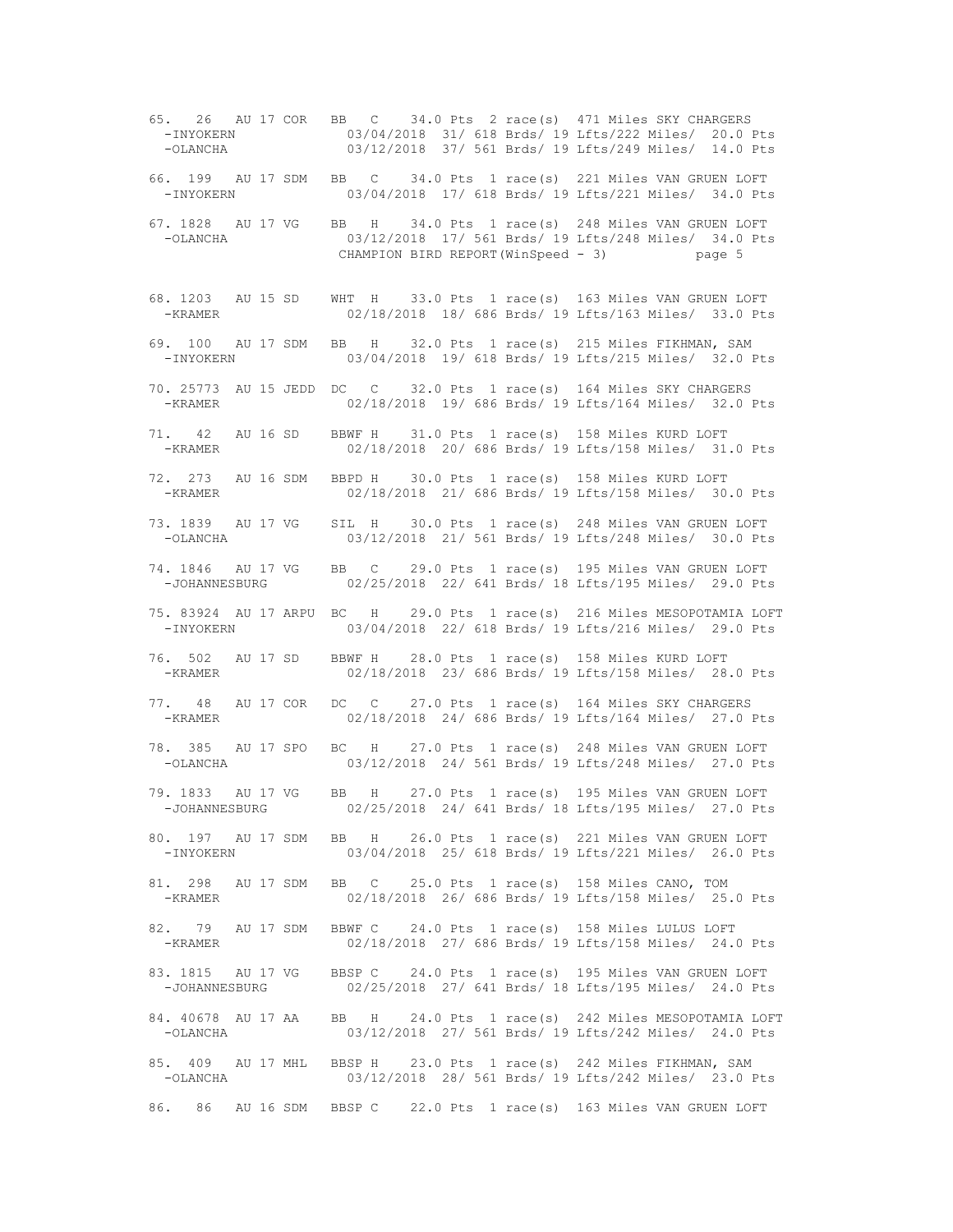-KRAMER 02/18/2018 29/ 686 Brds/ 19 Lfts/163 Miles/ 22.0 Pts 87. 410 AU 17 MHL BBSP H 22.0 Pts 1 race(s) 189 Miles FIKHMAN, SAM -JOHANNESBURG 02/25/2018 29/ 641 Brds/ 18 Lits/189 Miles/ 22.0 P 02/25/2018 29/ 641 Brds/ 18 Lfts/189 Miles/ 22.0 Pts 88. 425 AU 17 MHL SLAT H 22.0 Pts 1 race(s) 242 Miles FIKHMAN, SAM -OLANCHA 03/12/2018 29/ 561 Brds/ 19 Lfts/242 Miles/ 22.0 Pts 89. 14 AU 17 COR BB H 21.0 Pts 1 race(s) 222 Miles SKY CHARGERS<br>1.0 15/04/2018 30/618 Brds/19 Lfts/222 Miles/ 21.0 03/04/2018 30/ 618 Brds/ 19 Lfts/222 Miles/ 21.0 Pts CHAMPION BIRD REPORT(WinSpeed - 3) page 6 90. 83 AU 16 SD BC H 21.0 Pts 1 race(s) 244 Miles KURD LOFT -OLANCHA 03/12/2018 30/ 561 Brds/ 19 Lfts/244 Miles/ 21.0 Pts 91. 459 AU 17 MHL BC H 21.0 Pts 1 race(s) 189 Miles FIKHMAN, SAM<br>-JOHANNESBURG 02/25/2018 30/641 Brds/18 Lfts/189 Miles/ 21.0 F 02/25/2018 30/ 641 Brds/ 18 Lfts/189 Miles/ 21.0 Pts 92. 56 AU 16 SD BB H 20.0 Pts 1 race(s) 244 Miles KURD LOFT 03/12/2018 31/ 561 Brds/ 19 Lfts/244 Miles/ 20.0 Pts 93. 240 AU 16 MHL BBWF H 20.0 Pts 1 race(s) 189 Miles FIKHMAN, SAM 02/25/2018 31/ 641 Brds/ 18 Lfts/189 Miles/ 20.0 Pts 94. 436 AU 17 MHL BB C 20.0 Pts 2 race(s) 404 Miles FIKHMAN, SAM -JOHANNESBURG 02/25/2018 34/ 641 Brds/ 18 Lfts/189 Miles/ 17.0 Pts -INYOKERN 03/04/2018 48/ 618 Brds/ 19 Lfts/215 Miles/ 3.0 Pts 95. 19 AU 17 AH BB H 19.0 Pts 1 race(s) 163 Miles VAN GRUEN LOFT -KRAMER 02/18/2018 32/ 686 Brds/ 19 Lfts/163 Miles/ 19.0 Pts 96. 95 AU 17 COR BC C 19.0 Pts 1 race(s) 222 Miles SKY CHARGERS<br>PINYOKERN 03/04/2018 32/ 618 Brds/ 19 Lfts/222 Miles/ 19.0 B 03/04/2018 32/ 618 Brds/ 19 Lfts/222 Miles/ 19.0 Pts 97. 15 AU 15 AH BB H 18.0 Pts 1 race(s) 163 Miles VAN GRUEN LOFT -KRAMER 02/18/2018 33/ 686 Brds/ 19 Lfts/163 Miles/ 18.0 Pts 98. 876 AU 15 SD BB H 18.0 Pts 1 race(s) 244 Miles KURD LOFT 03/12/2018 33/ 561 Brds/ 19 Lfts/244 Miles/ 18.0 Pts 99. 1737 AU 17 VG BB H 18.0 Pts 1 race(s) 195 Miles VAN GRUEN LOFT -JOHANNESBURG 02/25/2018 33/ 641 Brds/ 18 Lfts/195 Miles/ 18.0 Pts 100. 69 AU 17 SDM BB H 17.0 Pts 1 race(s) 215 Miles LULUS LOFT<br>-INYOKERN 03/04/2018 34/618 Brds/19 Lfts/215 Miles/ 17.0 03/04/2018 34/ 618 Brds/ 19 Lfts/215 Miles/ 17.0 Pts 101. 1797 AU 17 VG BB H 17.0 Pts 1 race(s) 163 Miles VAN GRUEN LOFT 02/18/2018 34/ 686 Brds/ 19 Lfts/163 Miles/ 17.0 Pts 102. 1997 AU 15 SD BB H 17.0 Pts 1 race(s) 244 Miles KURD LOFT -OLANCHA 03/12/2018 34/ 561 Brds/ 19 Lfts/244 Miles/ 17.0 Pts 103. 1609 AU 17 SD BC H 16.0 Pts 1 race(s) 242 Miles RED STAR LOFT -OLANCHA 03/12/2018 35/ 561 Brds/ 19 Lfts/242 Miles/ 16.0 Pts 104. 1625 AU 17 SD BC H 16.0 Pts 1 race(s) 215 Miles RED STAR LOFT 03/04/2018 35/ 618 Brds/ 19 Lfts/215 Miles/ 16.0 Pts 105. 1818 AU 17 VG BB C 15.0 Pts 1 race(s) 221 Miles VAN GRUEN LOFT 03/04/2018 36/ 618 Brds/ 19 Lfts/221 Miles/ 15.0 Pts 106. 290 AU 17 SDM BB C 14.0 Pts 1 race(s) 215 Miles LULUS LOFT -INYOKERN 03/04/2018 37/ 618 Brds/ 19 Lfts/215 Miles/ 14.0 Pts 107. 40700 AU 17 AA SIL H 14.0 Pts 1 race(s) 158 Miles MESOPOTAMIA LOFT -KRAMER 02/18/2018 37/ 686 Brds/ 19 Lfts/158 Miles/ 14.0 Pts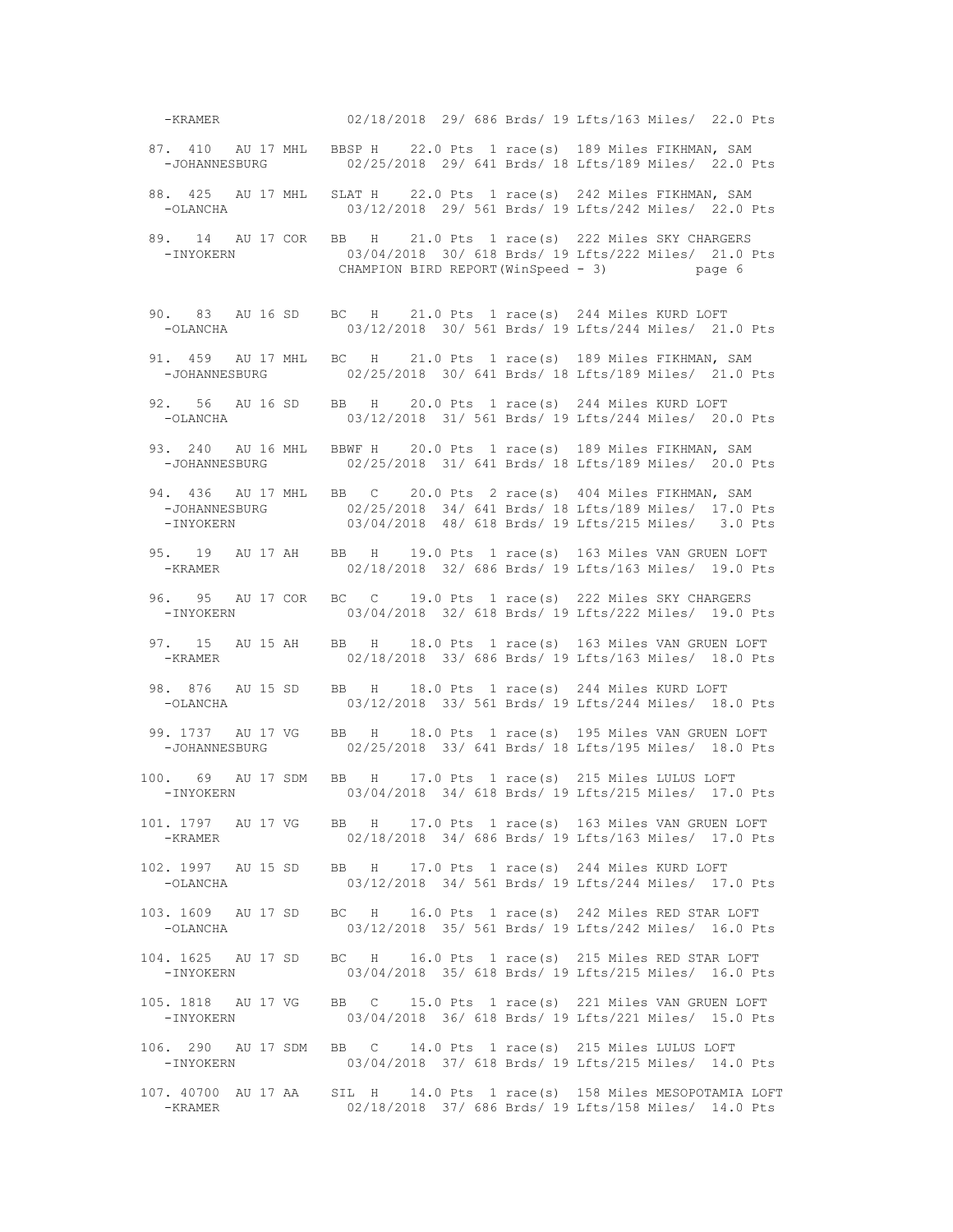108. 231 AU 17 SD SIL H 13.0 Pts 1 race(s) 248 Miles Antal Les 03/12/2018 38/ 561 Brds/ 19 Lfts/248 Miles/ 13.0 Pts 109. 579 AU 16 COR BB H 12.0 Pts 1 race(s) 249 Miles SKY CHARGERS -OLANCHA 03/12/2018 39/ 561 Brds/ 19 Lfts/249 Miles/ 12.0 Pts 110. 1754 AU 17 VG BB H 12.0 Pts 1 race(s) 163 Miles VAN GRUEN LOFT 02/18/2018 39/ 686 Brds/ 19 Lfts/163 Miles/ 12.0 Pts 111. 1880 AU 17 SD BB H 12.0 Pts 1 race(s) 220 Miles Antal Les CHAMPION BIRD REPORT(WinSpeed - 3) page 7 -INYOKERN 03/04/2018 39/ 618 Brds/ 19 Lfts/220 Miles/ 12.0 Pts 112. 278 AU 16 SD BBWF C 11.0 Pts 1 race(s) 232 Miles DOMINGO JOEL 03/12/2018 40/ 561 Brds/ 19 Lfts/232 Miles/ 11.0 Pts 113. 265 AU 16 MHL BC H 10.0 Pts 1 race(s) 189 Miles FIKHMAN, SAM 02/25/2018 41/ 641 Brds/ 18 Lfts/189 Miles/ 10.0 Pts 114. 412 AU 17 MHL BBWF H 10.0 Pts 1 race(s) 242 Miles FIKHMAN, SAM<br>-OLANCHA 03/12/2018 41/561 Brds/19 Lfts/242 Miles/ 10.0 F 03/12/2018 41/ 561 Brds/ 19 Lfts/242 Miles/ 10.0 Pts 115. 483 AU 15 COR BC C 10.0 Pts 1 race(s) 222 Miles SKY CHARGERS -INYOKERN 03/04/2018 41/ 618 Brds/ 19 Lfts/222 Miles/ 10.0 Pts 116. 1398 CU 17 MTN BB H 10.0 Pts 1 race(s) 162 Miles TRIPLE CROWN CLASSIC -KRAMER 02/18/2018 41/ 686 Brds/ 19 Lfts/162 Miles/ 10.0 Pts 117. 188 AU 16 SD BB H 9.0 Pts 1 race(s) 216 Miles KURD LOFT -INYOKERN 03/04/2018 42/ 618 Brds/ 19 Lfts/216 Miles/ 9.0 Pts 118. 394 AU 17 MESO BC C 9.0 Pts 1 race(s) 242 Miles MESOPOTAMIA LOFT -OLANCHA 03/12/2018 42/ 561 Brds/ 19 Lfts/242 Miles/ 9.0 Pts 119. 753 AU 17 JEDD SMBB H 9.0 Pts 1 race(s) 194 Miles TRIPLE CROWN CLASSIC<br>-JOHANNESBURG 02/25/2018 42/ 641 Brds/ 18 Lfts/194 Miles/ 9.0 Pts 120. 175 AU 15 SD BBWF H 8.0 Pts 1 race(s) 189 Miles FIKHMAN, SAM -JOHANNESBURG 02/25/2018 43/ 641 Brds/ 18 Lfts/189 Miles/ 8.0 Pts 121. 5372 AU 17 VITA DC H 8.0 Pts 1 race(s) 242 Miles MESOPOTAMIA LOFT<br>-OLANCHA 03/12/2018 43/561 Brds/19 Lfts/242 Miles/ 8.0 Pts 03/12/2018 43/ 561 Brds/ 19 Lfts/242 Miles/ 8.0 Pts 122. 177 AU 17 OCF DC H 7.0 Pts 1 race(s) 194 Miles TRIPLE CROWN CLASSIC -JOHANNESBURG 02/25/2018 44/ 641 Brds/ 18 Lfts/194 Miles/ 7.0 Pts 123. 456 AU 17 MHL WHT H 7.0 Pts 1 race(s) 215 Miles FIKHMAN, SAM<br>-INYOKERN 03/04/2018 44/ 618 Brds/ 19 Lfts/215 Miles/ 7.0 L 03/04/2018 44/ 618 Brds/ 19 Lfts/215 Miles/ 7.0 Pts 124. 114 AU 17 SDM BB C 6.0 Pts 1 race(s) 157 Miles FIKHMAN, SAM -KRAMER 02/18/2018 45/ 686 Brds/ 19 Lfts/157 Miles/ 6.0 Pts 125. 484 AU 17 MHL BB H 6.0 Pts 2 race(s) 457 Miles FIKHMAN, SAM<br>-INYOKERN 03/04/2018 46/ 618 Brds/ 19 Lfts/215 Miles/ 5.0 F -INYOKERN 03/04/2018 46/ 618 Brds/ 19 Lfts/215 Miles/ 5.0 Pts 03/12/2018 50/ 561 Brds/ 19 Lfts/242 Miles/ 1.0 Pts 126. 1739 AU 16 SD BB H 6.0 Pts 1 race(s) 220 Miles Antal Les -INYOKERN 03/04/2018 45/ 618 Brds/ 19 Lfts/220 Miles/ 6.0 Pts 127. 2451 AU 17 MISS DCSP H 6.0 Pts 1 race(s) 194 Miles TRIPLE CROWN CLASSIC -JOHANNESBURG 02/25/2018 45/ 641 Brds/ 18 Lfts/194 Miles/ 6.0 Pts